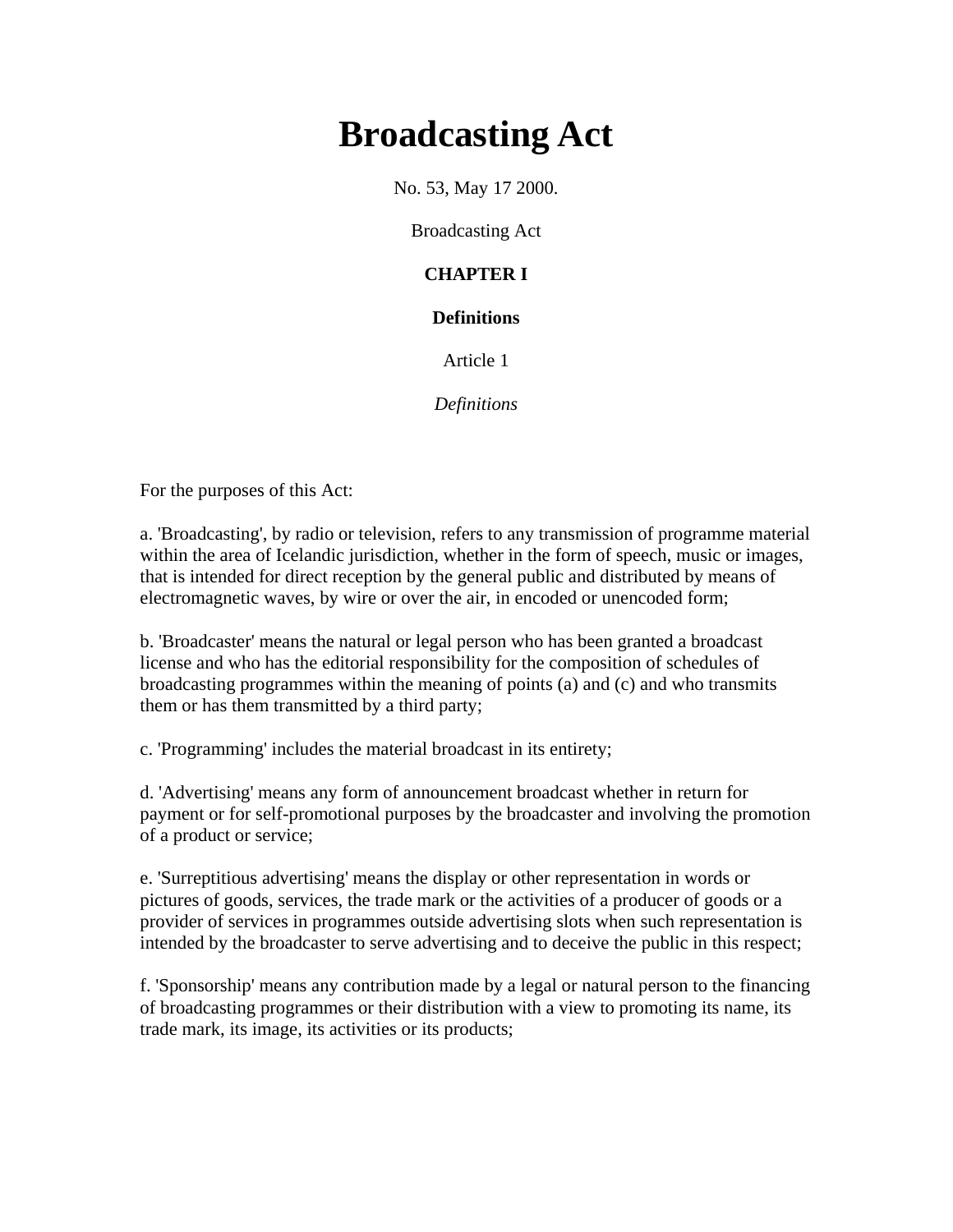g. 'Teleshopping' means direct offers televised to the public with a view to the supply of goods or services in return for payment. Teleshopping in this case includes immovable property as well as rights and obligations connected with such transactions;

h. 'Encoded transmission' means the transmission of a radio or television broadcast intended for reception by the public the audio or video signals of which have been modified in order to grant access to the broadcast only to those who have paid for it (subscribers);

i. 'Decoder' means a device that, by itself or together with other equipment, is intended to allow access to the content of an encoded transmission.

# **CHAPTER II**

#### **Jurisdiction**

#### Article 2

#### *Jurisdiction over television broadcasters*

This Act shall apply to those transmissions of television programmes that can be received in Iceland and/or other States bound by the Agreement on the European Economic Area ('EEA States'), cf. Act No. 2/1993, as amended, and where the television broadcaster concerned:

a. is established in Iceland in accordance with the definition in the third paragraph of this Article;

b. is established neither in Iceland nor in another EEA State, but uses a frequency granted in Iceland;

c. is established neither in Iceland nor in another EEA State, does not use a frequency granted in Iceland or in another EEA State, but does use a satellite capacity appertaining to an Icelandic party;

d. is established neither in Iceland nor in another EEA State, does not use a frequency granted in Iceland or in another EEA State, does not use a satellite capacity appertaining to Iceland or a party in another EEA State, but does use a satellite up-link situated in Iceland;

e. is established neither in Iceland nor in another EEA State, does not use a frequency granted in Iceland or in another EEA State, does not use a satellite capacity appertaining to an Icelandic party or a party in another EEA State, does not use a satellite up-link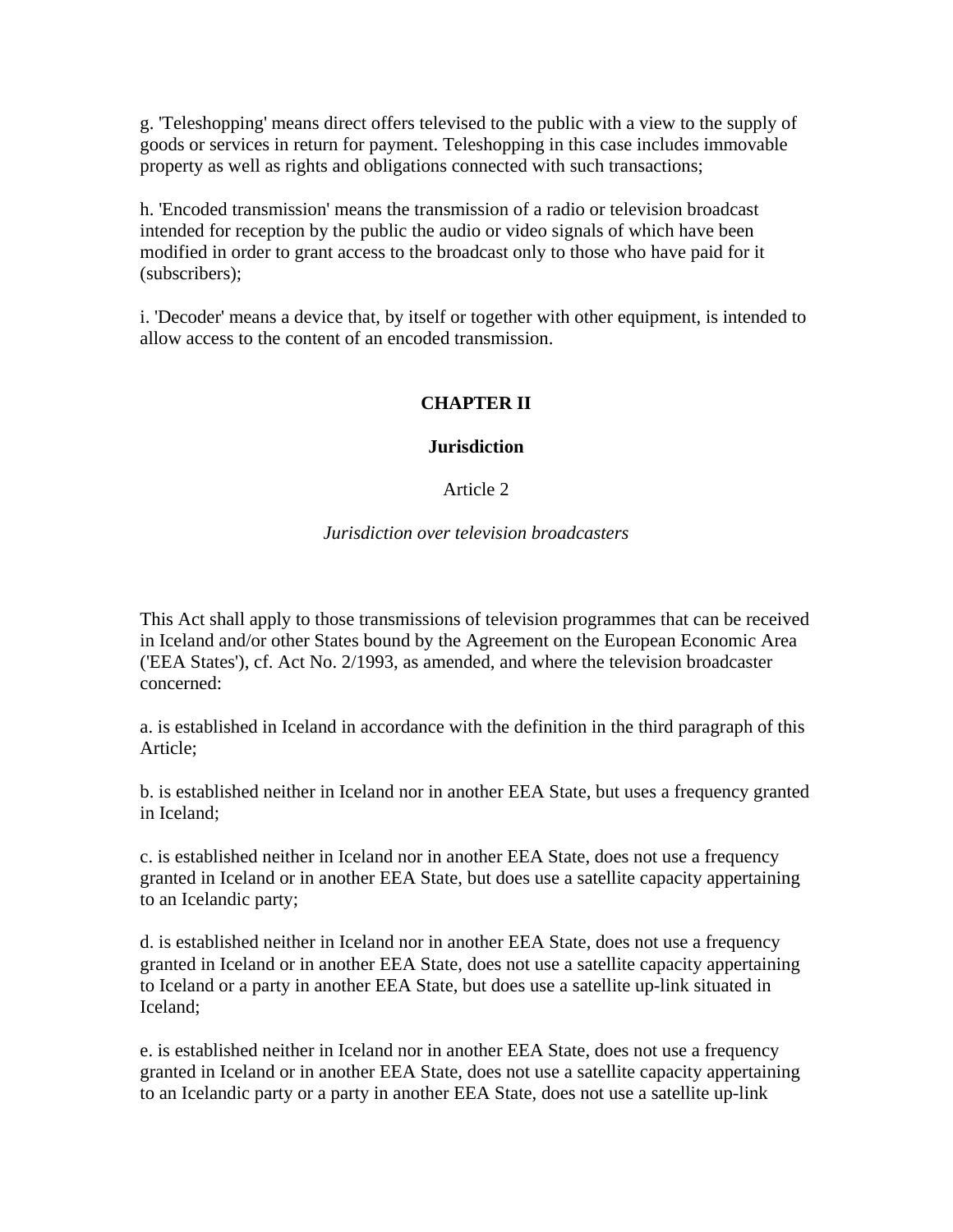situated in Iceland or in another EEA State, but is deemed to be established in Iceland in accordance with the Agreement on the European Economic Area, in particular Part III, Chapter 2 on the right of establishment.

Furthermore, this Act shall apply to any party who has established itself in another EEA State in order to circumvent Icelandic legislation, provided that the activities are primarily directed towards Icelanders and the Icelandic market.

A television broadcaster shall be deemed to be established in Iceland pursuant to this Act, in particular point (a) of the first paragraph, in the following cases:

a. The television broadcaster has its head office in Iceland and the editorial decisions about programme schedules are taken in Iceland;

b. If the television broadcaster has its head office in Iceland but editorial decisions on programme schedules are taken in another EEA State, it shall be deemed to be established in Iceland if a significant part of the workforce involved in the pursuit of the television broadcasting activity operates in Iceland; although a significant part of the workforce involved in the pursuit of the television broadcasting activity also operates in another EEA State, the broadcaster shall be deemed to be established in Iceland if its head office is in Iceland; although a significant part of the workforce involved in the pursuit of the television broadcasting activity operates neither in Iceland nor in another EEA State, the broadcaster shall be deemed to be established in Iceland if it first began broadcasting in accordance with a broadcast license granted under Icelandic legislation, provided that it maintains a stable and effective link with the Icelandic economy;

c. If a television broadcaster has its head office in Iceland but decisions on programme schedules are taken outside the EEA, or vice versa, it shall be deemed to be established in Iceland, provided that a significant part of the workforce involved in the pursuit of the television broadcasting activity operates in Iceland.

#### Article 3

# *Jurisdiction over radio broadcasters*

This Act shall apply to radio transmissions where the broadcaster uses a frequency granted by Icelandic authorities or a network situated in Iceland.

# Article 4

#### *Transmissions not covered by the Act*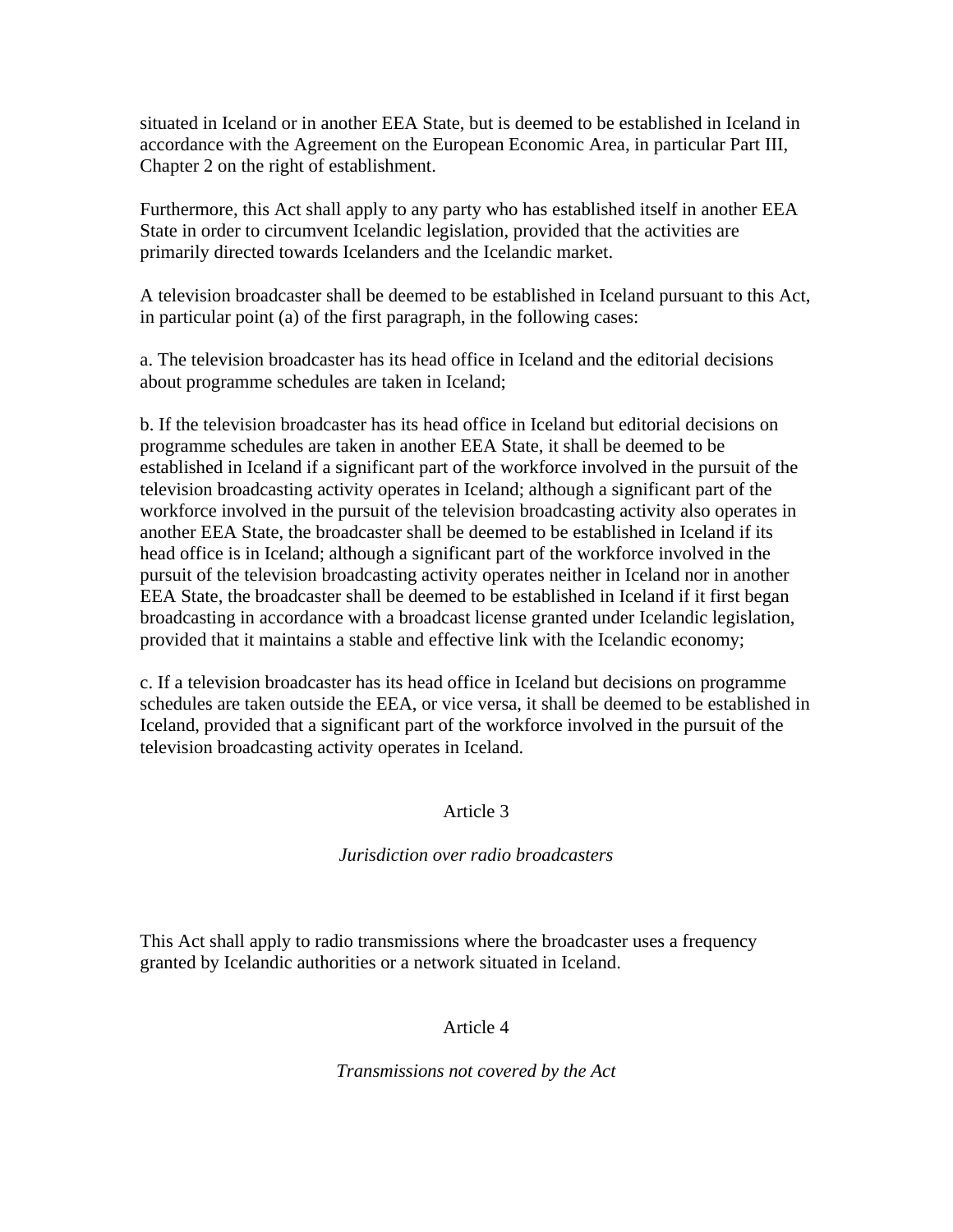The provisions of this Act shall not apply to the transmission of broadcasting programmes that are intended for local audiences only and restricted to buildings or houses on a continuous piece of land, such as individual dwellings, hospitals, hotels, schools and factories.

#### Article 5

#### *Suspension of retransmissions of television broadcasts from EEA States*

Notwithstanding the provisions of Article 2 and the obligation of the Icelandic State to ensure freedom of reception of television broadcasts from other EEA States, the Broadcast Licensing Committee may suspend television broadcasts from other EEA States if the following conditions are fulfilled:

a. The broadcast manifestly, seriously and gravely infringes the provisions of Article 14 of this Act or is believed otherwise to have a potential to seriously impair the physical, mental or moral development of minors, in particular programmes that involve pornography or gratuitous violence, or the broadcast is considered to be a potential incitement to hatred on grounds of race, sex, religion or nationality;

b. During the previous 12 months, the broadcaster has infringed the provisions referred to in point (a) on at least two prior occasions;

c. The Broadcast Licensing Committee has notified the broadcaster and Icelandic authorities have notified the EFTA Surveillance Authority or the EU Commission, as appropriate, in writing of the alleged infringements and of the measures they intend to take should any such infringement occur again;

d. Consultations with the transmitting State and the EFTA Surveillance Authority or the EU Commission, as appropriate, have not produced an amicable settlement within 15 days of the notification provided for in point (c), and the alleged infringement persists.

# **CHAPTER III**

#### **Broadcast license**

Article 6

*Broadcast license*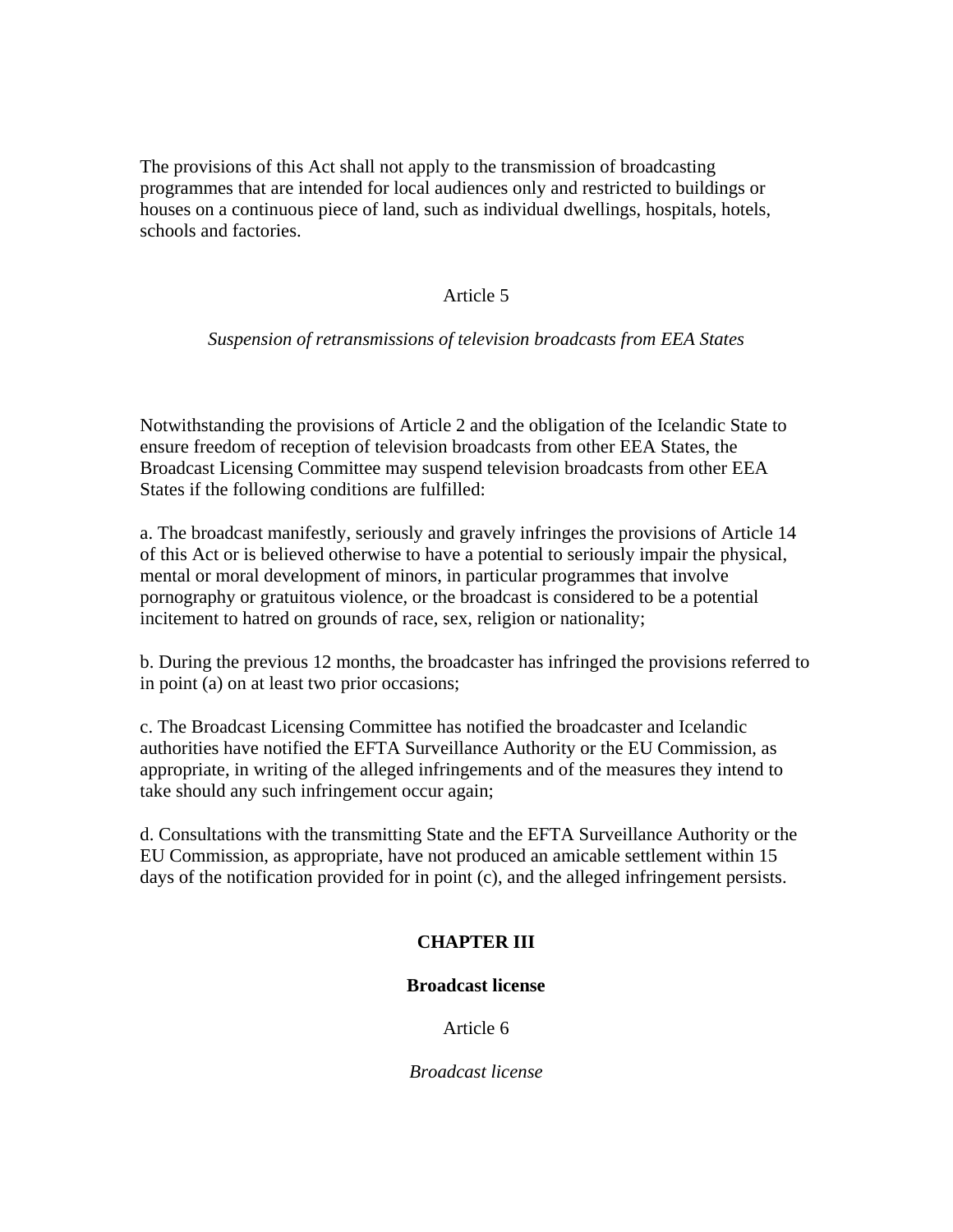Broadcasts originating in Iceland are subject to a license issued by the Broadcast Licensing Committee, unless otherwise provided in Icelandic legislation, in particular the Icelandic National Broadcasting Service Act.

The Minister of Education, Culture and Science shall appoint three members to the Broadcast Licensing Committee for a term of four years and an equal number of alternate members. Two members shall be appointed pursuant to the nomination of the Supreme Court and one member shall be appointed without nomination to serve as chairman of the committee. Alternates shall be appointed in the same manner, and the alternate for the chairman shall serve as vice-chairman. Committee members and their alternates shall meet the eligibility requirements of district court judges. The Committee may, at its discretion, summon experts to provide advice and assistance as needed.

The Broadcast Licensing Committee may grant legal and natural persons a temporary broadcast license. Licenses for radio broadcasts can be granted for a maximum of five years at a time and for television broadcasts for a maximum of seven years at a time. The period of validity of broadcast licenses shall be further provided for in a regulation. Licenses may be restricted to limited areas.

Broadcast licenses in Iceland shall be subject to the following general conditions:

a. The licensee shall be established in an EEA State. Authorisations for the operation of broadcasting stations granted to foreign, non-EEA, parties or to Icelandic legal persons in which such a party holds a share fall within the scope of the Act on Foreign Investment in Business.

b. The Post and Telecom Administration shall assign frequencies, in accordance with international agreements, to those parties who have been granted a broadcast license, and shall thereby specify any technical characteristics in accordance with regulations and international agreements, in particular with regard to frequency and radiated power. The direct, full-length and unaltered retransmission of the entire programming of foreign television stations shall only be permitted by means of wire and/or microwave.

c. Broadcasters shall inform the Broadcast Licensing Committee of their prospective programme policies, as well as of any envisaged major changes of previously announced programming.

d. Prior to commencing operation the persons responsible for the broadcasting station shall communicate to the Broadcast Licensing Committee the identity of the Managing Director responsible for all broadcast material pursuant to Chapter IX of this Act. Any changes in that respect shall be notified to the Broadcast Licensing Committee.

e. Prior to commencing operation the persons responsible for the broadcasting station shall communicate its call sign to the Broadcast Licensing Committee.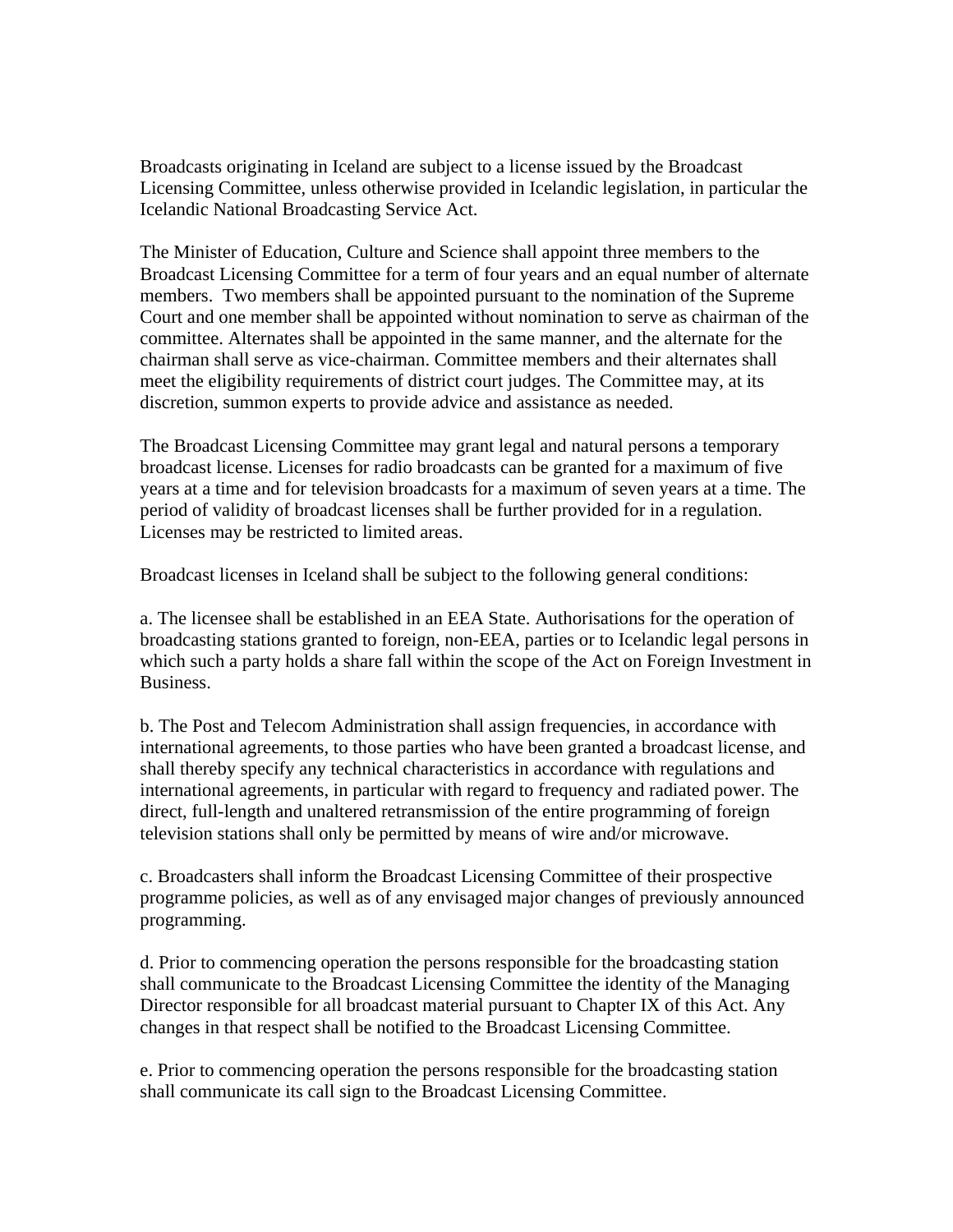f. The broadcaster's operations, accounting and finances shall be kept separate from other operations and finances of the licensee. The Broadcast Licensing Committee may, where this is deemed necessary, require broadcasters to submit information from their bookkeeping and accounts to determine whether the provisions of laws or regulations or the conditions of the license have been violated. The Committee shall appoint a special representative who shall collect and examine such documents on behalf of the committee. Members, employees and representatives of the Committee shall be bound by an obligation of confidentiality regarding any information that is to be kept secret.

g. Where a broadcaster has not commenced broadcasts eight months after the date of issue of the license granted by the Broadcast Licensing Committee, the license automatically expires. If broadcasts have been terminated and are not recommenced within four months, the license is considered to have expired automatically.

h. A broadcast license may not be transferred, leased or otherwise assigned to another party. If a licensee is declared bankrupt, the license expires immediately.

The Broadcast Licensing Committee oversees that rules pursuant to broadcast licenses are complied with and otherwise supervises the implementation of this Act, including the supervision of any broadcasts under Icelandic jurisdiction in accordance with Articles 2 and 3 of this Act. The Broadcast Licensing Committee may require television broadcasters to submit an attestation by an approved certification body of their reports on the transmission of European programme material pursuant to Article 7 and of material produced by independent producers pursuant to Article 10. The Post and Telecom Administration supervises the technical characteristics of transmissions.

Decisions of the Broadcast Licensing Committee pursuant to this Act constitute final administrative rulings and cannot be the subject of an administrative appeal.

The cost of operation of the Broadcast Licensing Committee shall be borne by the Treasury.

# **CHAPTER IV**

#### **Obligations of broadcasters**

#### Article 7

#### *Programme offer*

Broadcasters shall strive for general cultural advancement and strengthen the Icelandic language. Nevertheless, licenses to broadcast in other languages than Icelandic may be granted in special cases.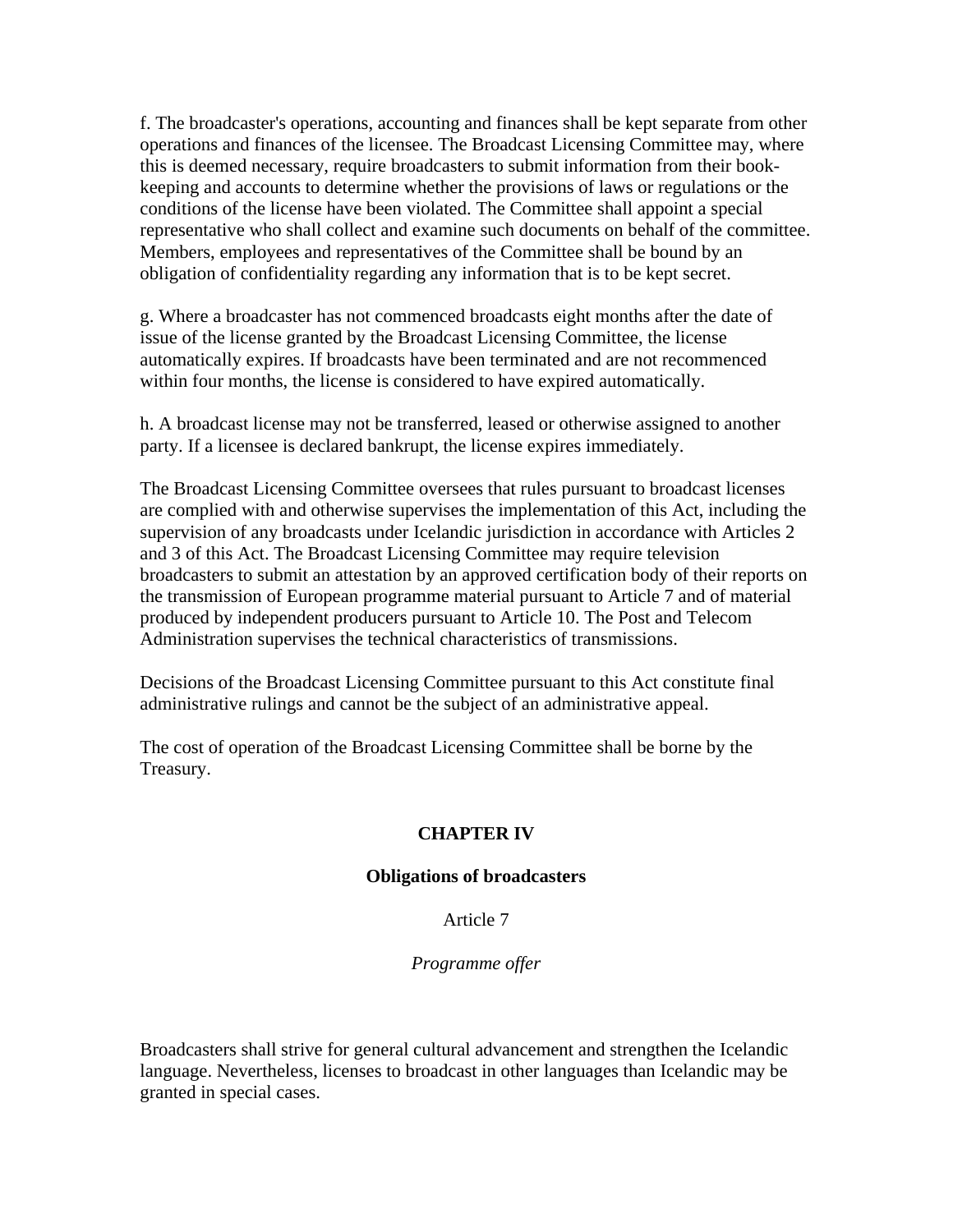Television broadcasters shall make every effort to ensure that the greater part of their transmission time is reserved for Icelandic and other European material. 'Transmission time' in this context refers to the total transmission time of television broadcasters with the exception of time devoted to news, sports events, games, advertising, text television services and teleshopping.

A more detailed definition of European programme material shall be laid down in a regulation.

# Article 8

# *Voice-over and subtitles in Icelandic*

Televised programme material in a foreign language shall always be accompanied by Icelandic voice-over or subtitles, as appropriate. However, this shall not apply to the lyrics of foreign songs or to live transmissions via satellite and a receiving station of news and current affairs programmes dealing principally with events as they take place. In such case the television broadcaster shall, whenever possible, provide a recapitulation or presentation in Icelandic of the events taking place. Every effort shall be made to ensure that the voice-over and subtitles are always in correct Icelandic.

The provisions of this article shall not apply to the retransmission from foreign television stations in the case of direct, full-length and unaltered retransmission of the entire programming of television stations. Further, these provisions shall not apply where radio broadcasters have been granted license to broadcast in other languages than Icelandic pursuant to Article 7, first paragraph.

# Article 9

# *Democratic principles*

Broadcasters shall honour democratic principles in all their operations. They shall respect freedom of speech and encourage the expression of different opinions when controversial issues are dealt with in their programmes. Nevertheless, a broadcaster who has been granted a broadcast license for the declared purpose of serving a particular cause shall not be obliged to broadcast programme material that runs contrary to the broadcaster's policy.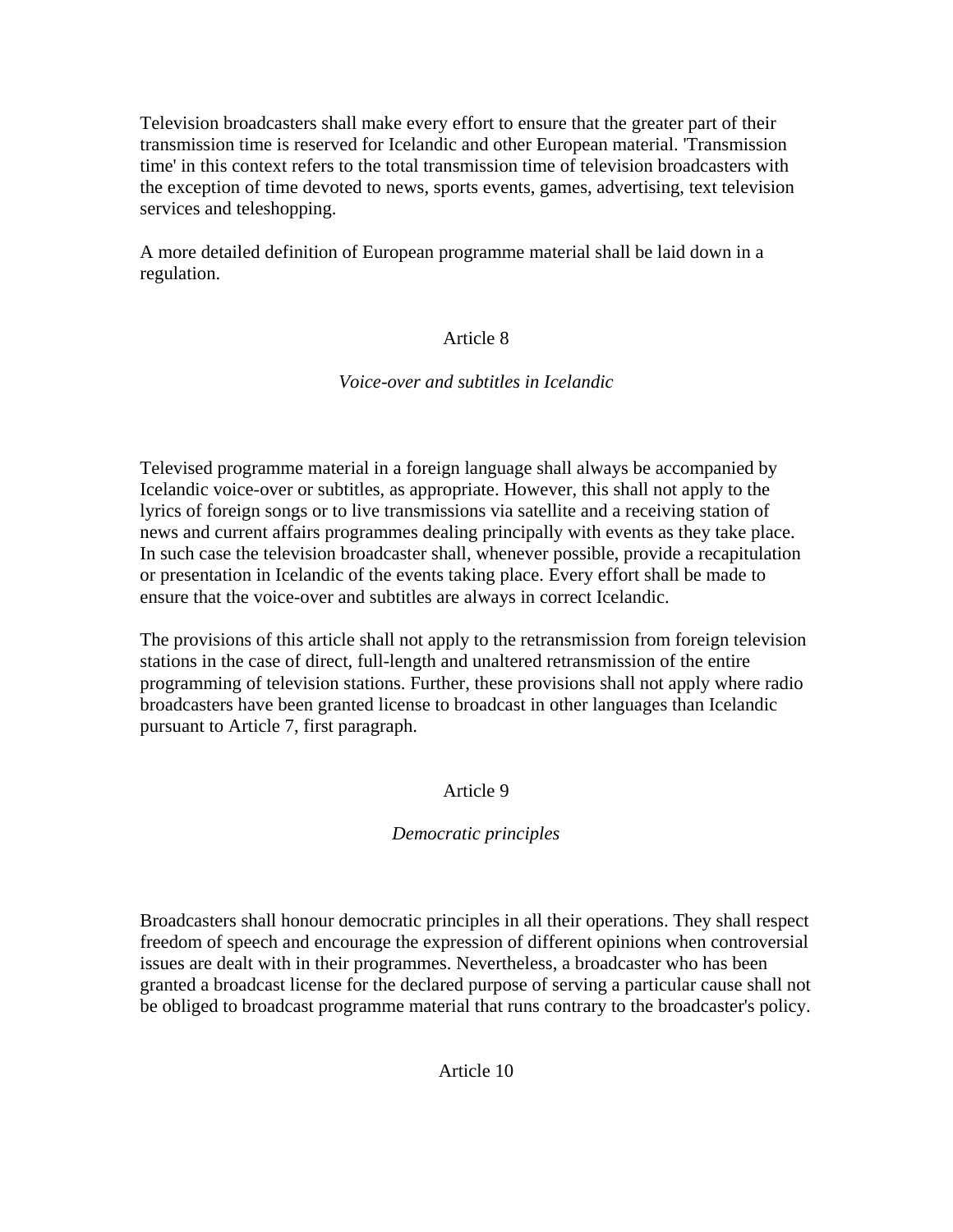#### *Programmes created by independent producers*

Television broadcasters shall ensure, where practicable, that at least 10 % of their transmission time pursuant to Article 7, second paragraph, or at least 10 % of their annual programming budget is reserved for European works created by producers who are independent of broadcasters. Television broadcasters shall seek to transmit as large a proportion as possible of works by independent producers within five years of their production.

A more detailed definition of independent producers for the purposes of this Article shall be laid down in a regulation.

## Article 11

# *Right of reply*

Any party, whether individual, company or institution, who considers that its legitimate interests, in particular reputation and good name, have been damaged by an assertion of incorrect facts in a broadcast programme shall have a right of reply at the broadcasting station concerned or equivalent remedies. The reply shall be transmitted within a reasonable time subsequent to the request being substantiated and at a time and in a manner appropriate to the broadcast to which the request refers.

# Article 12

# *Appeals pursuant to Articles 9 and 11*

A party who considers that a broadcaster has not fulfilled the requirements of Articles 9 and 11 as far as that party is concerned, and has been refused the opportunity of presenting its views in a broadcast in a manner that it deems satisfactory, may refer the matter to the Broadcast Licensing Committee. The Committee shall rule on the complaint within the shortest possible delay, and such ruling shall be binding for all parties.

# Article 13

*Obligations relating to public interest*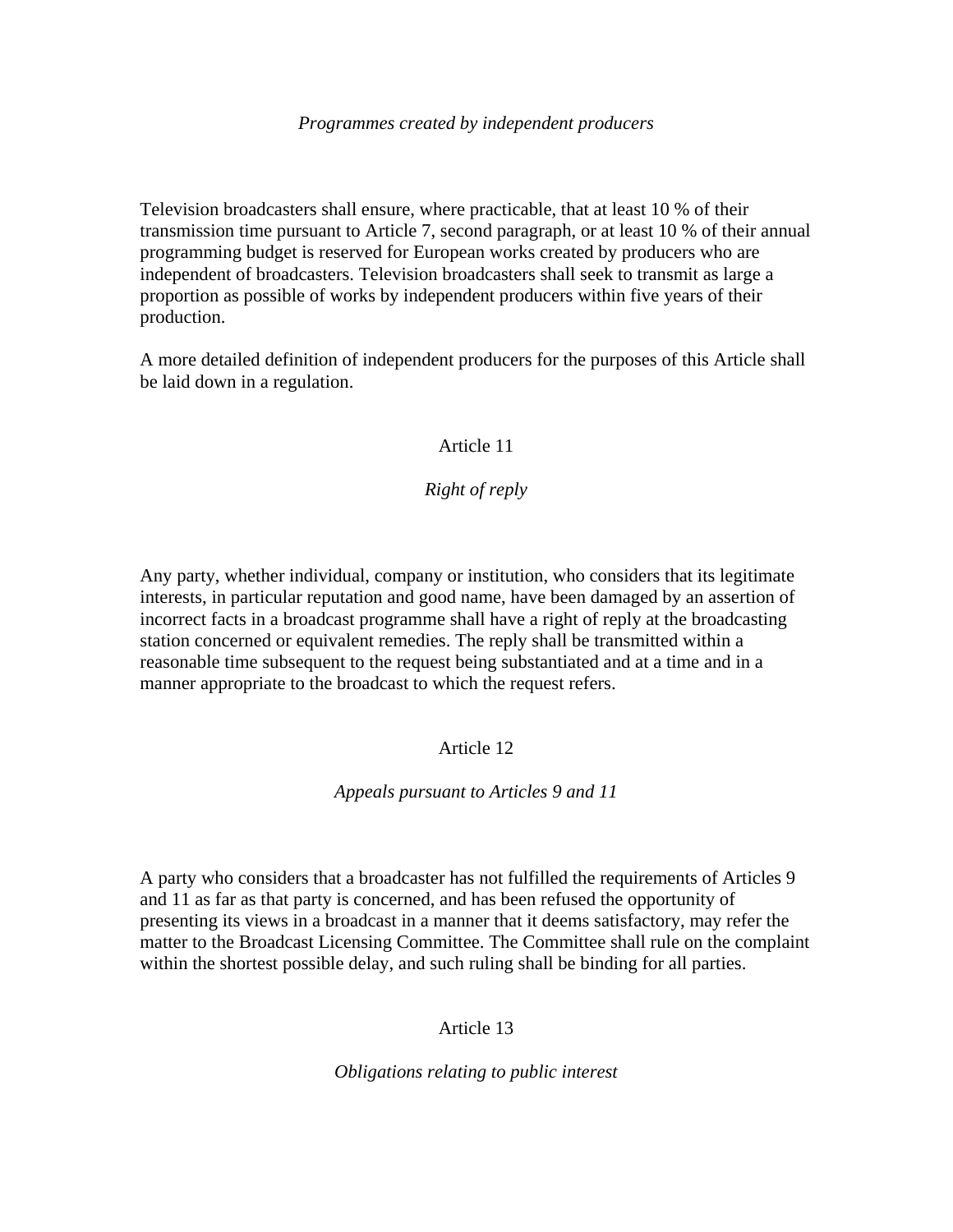Broadcasters shall have the obligation to transmit, free of charge, announcements from the Civil Defence, the police, life-saving associations or rescue teams and to interrupt their programme for the sake of public interest, in cases of emergency.

#### Article 14

#### *Protection of minors against unauthorised programme material*

Television broadcasters may not transmit programmes, including advertising, which might seriously impair the physical, mental or moral development of minors, in particular programmes that involve pornography or gratuitous violence, at times of broadcast when minors are likely to be able to view those programmes.

Furthermore, programmes deemed unsuitable for minors pursuant to the first paragraph above shall only be transmitted in a way that ensures by technical measures that minors in the area of transmission will not normally hear or see such broadcasts. When such programmes are broadcast they shall be preceded by a spoken warning or be identified by the presence of a visual symbol throughout their duration.

Further rules regarding the implementation of this Article shall be laid down in a ministerial decree.

# **CHAPTER V**

#### **Broadcasters' revenues**

Article 15

*Revenues*

Broadcasters may generate revenues through license fees, subscriptions, advertising, teleshopping spots, sponsorship and the sale or rental of goods related to their programming.

# **CHAPTER VI**

#### **Advertising, teleshopping and sponsorship**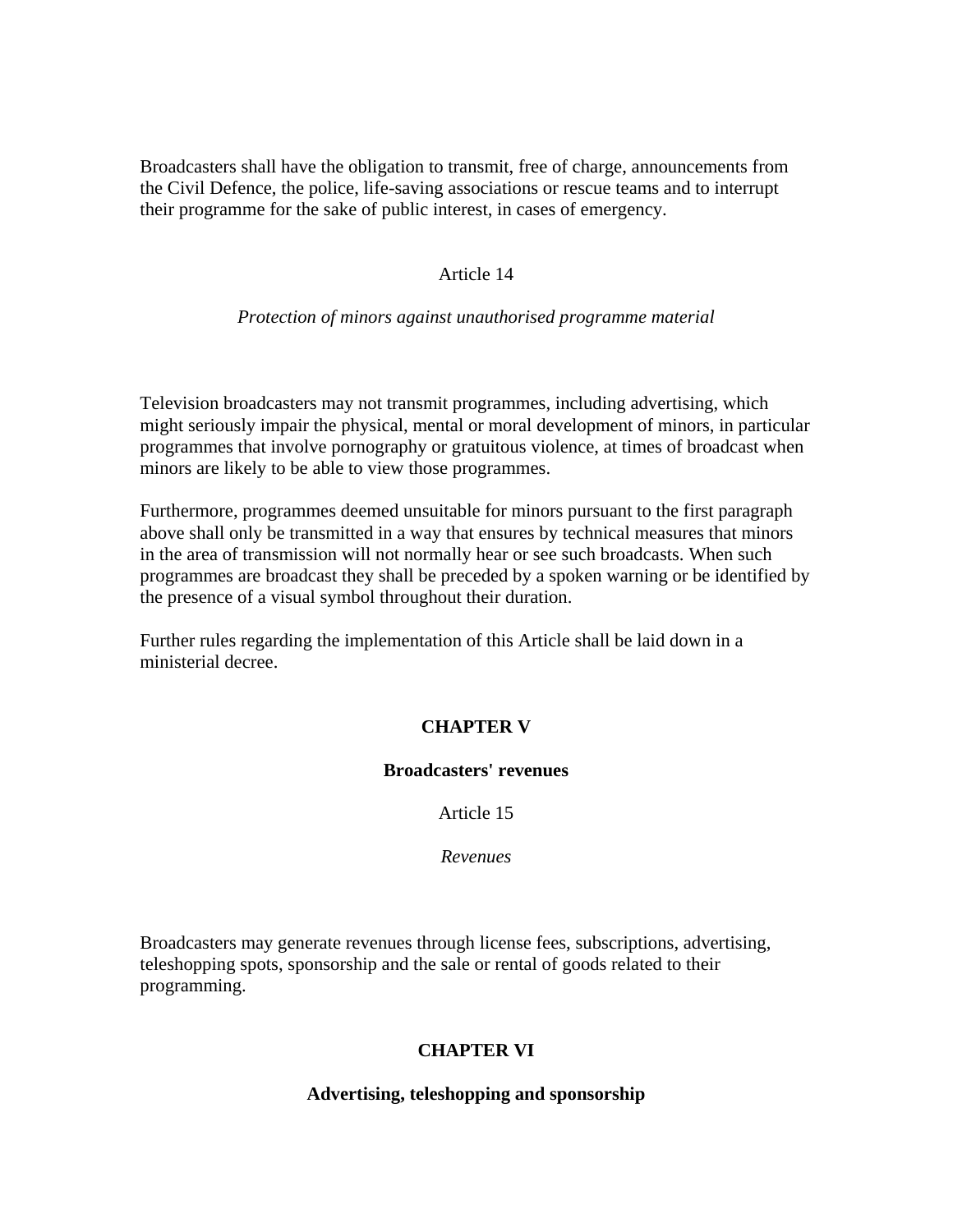# Article 16

# *General principles*

Advertising shall be readily recognisable as such and kept quite separate from other parts of the programme service by optical and/or acoustic means. The same rule shall apply to teleshopping spots.

Surreptitious advertising shall be prohibited, as shall surreptitious teleshopping spots.

Advertising and teleshopping spots shall not use subliminal techniques.

# Article 17

# *Broadcast time reserved for advertising and teleshopping spots*

As a general rule advertising shall be broadcast in separate general advertising slots between programmes. The same rule shall apply to teleshopping spots.

Isolated advertising and teleshopping spots shall remain the exception.

Notwithstanding the first paragraph above, advertising and teleshopping spots may also be inserted during programmes in such a way that the integrity and value of the programme, the integrity of the broadcast and the rights of the rights holders are not prejudiced, as follows:

a. In programmes consisting of autonomous parts, or in sports programmes and similarly structured events, advertising and teleshopping spots shall only be inserted between the parts or in the intervals.

b. The transmission of films, including films made for television, provided their scheduled duration is more than 45 minutes, may be interrupted once for each period of 45 minutes with advertising or teleshopping spots. A further interruption shall be allowed if their scheduled duration is at least 20 minutes longer than two or more complete periods of 45 minutes.

c. Where programmes, other than those covered by point (a), are interrupted by advertising or teleshopping spots, a period of at least 20 minutes should elapse between each successive advertising break within the programme.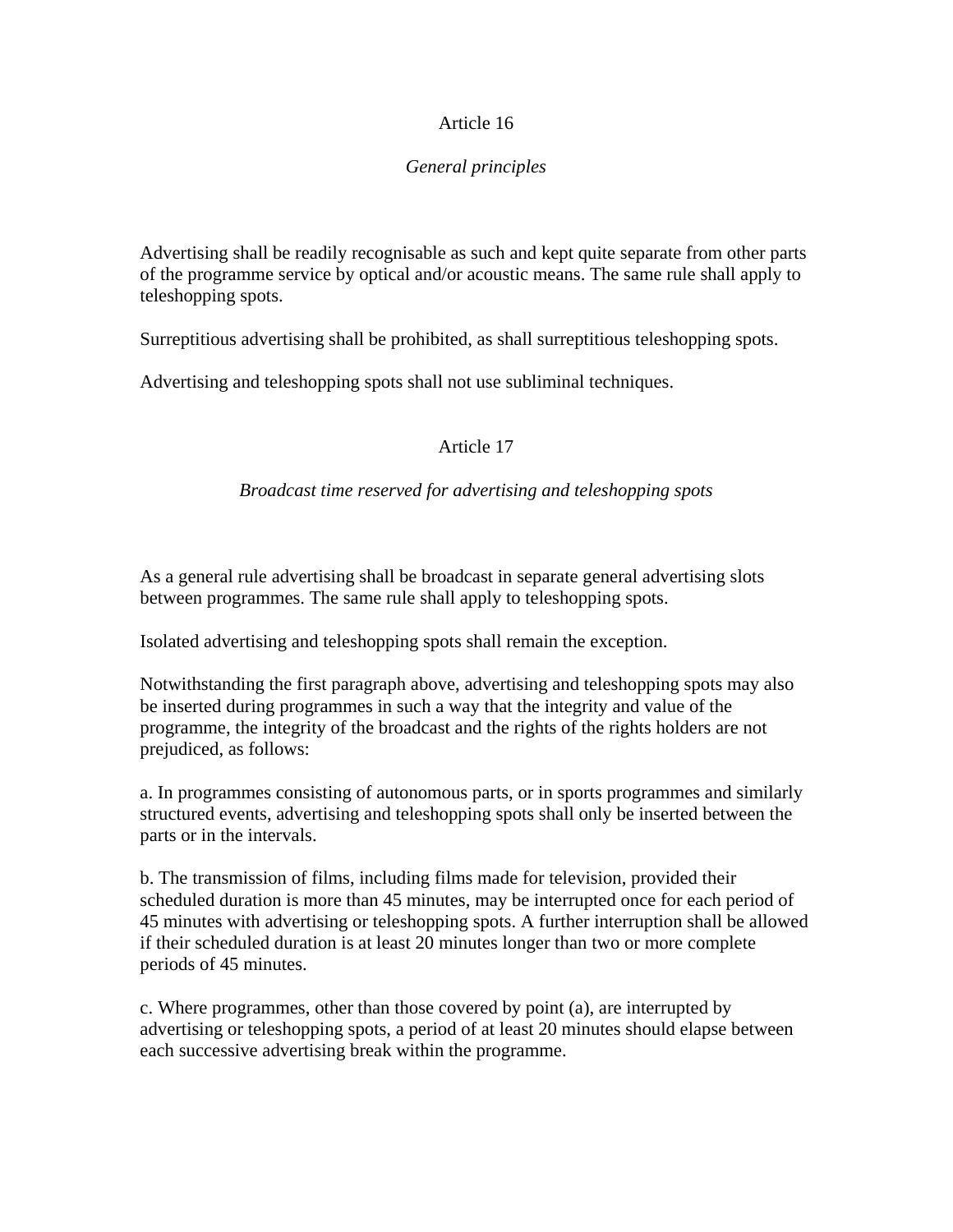Advertising and teleshopping spots may not be inserted in any broadcast of a religious service or programme, news or news related programmes or children's programmes. Nevertheless, news related programmes may be interrupted if their scheduled duration is 30 minutes or longer.

# Article 18

## *Restrictions on advertising time on television*

In television programmes, the proportion of transmission time devoted to advertising spots shall not exceed 15 % of the daily transmission time. This proportion may however be increased to 20 % if time devoted to teleshopping spots is included, with the exception of teleshopping windows within the meaning of Article 19. The proportion of advertising and teleshopping spots within a given clock hour shall not exceed 20 %. For the purposes of this Article, advertising does not include:

a. Announcements made by the broadcaster in connection with its own programmes and ancillary products directly derived from those programmes.

b. Public service announcements and charity appeals broadcast free of charge.

# Article 19

#### *Special provisions on teleshopping windows*

The following provisions shall apply to windows devoted to teleshopping broadcast by a channel not exclusively devoted to teleshopping:

a. These windows shall be of a minimum uninterrupted duration of 15 minutes.

b. The maximum number of windows per day shall be eight. Their overall duration shall not exceed three hours per day. They must be clearly identified as teleshopping windows by optical and acoustic means.

All provisions of this Act shall apply, as appropriate and *mutatis mutandis*, to channels exclusively devoted to teleshopping. Advertising on such channels shall be allowed within the daily limits established by Article 18, except that points (a) and (b) shall not apply.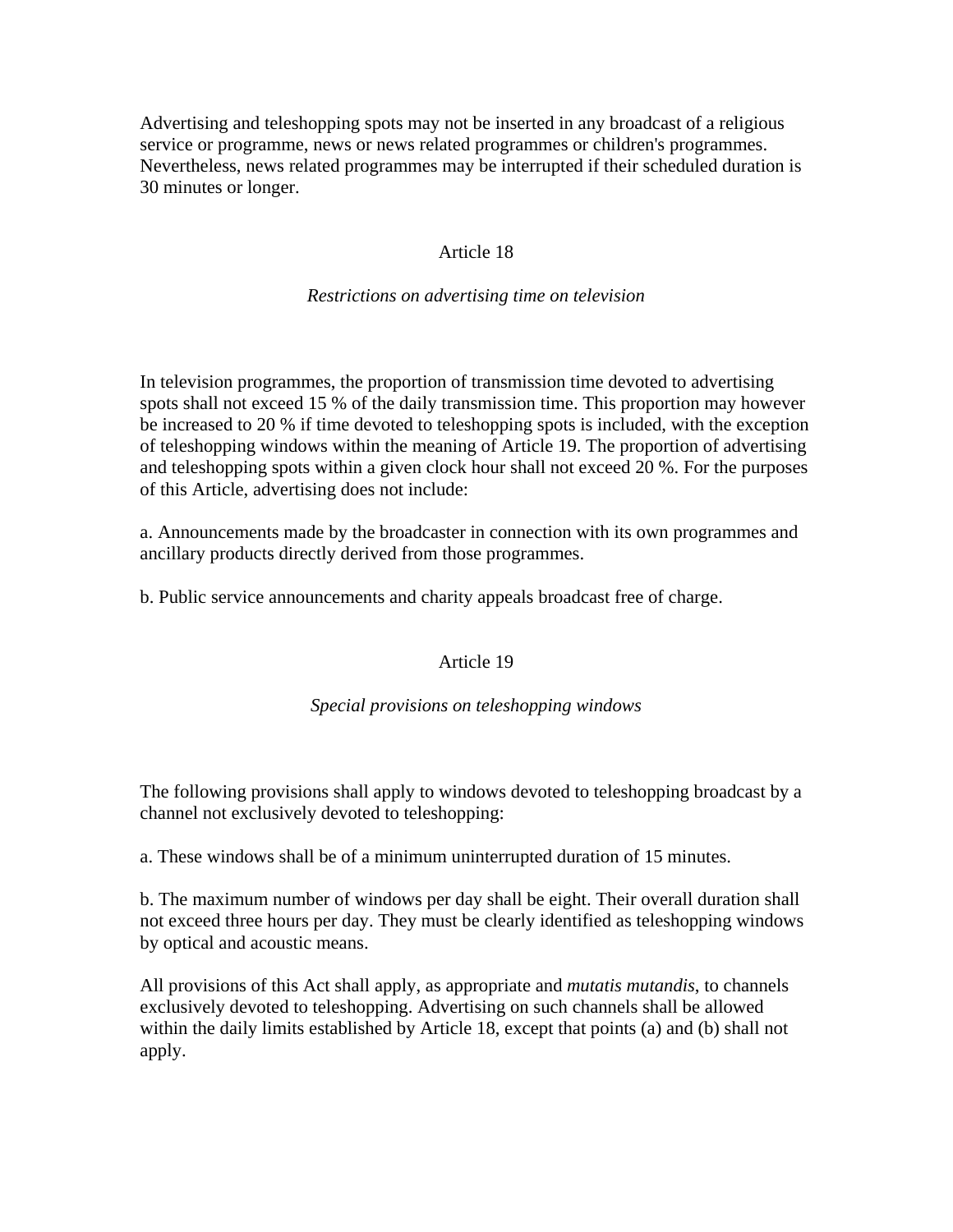The provisions of the Act on Door-to-Door Sales and Teleshopping Contracts shall apply, as appropriate, to teleshopping pursuant to this Act.

## Article 20

#### *The protection of minors against inappropriate advertising*

The nature and presentation of broadcast advertisements shall be such as not to cause moral or physical detriment to minors. Therefore, such advertising:

a. shall not exhort minors to buy a product or a service by exploiting their inexperience or credulity,

b. shall not encourage minors to persuade their parents or others to purchase the goods or services being advertised,

c. shall not exploit the special trust minors place in parents, teachers or other persons, and

d. shall not unreasonably show minors in dangerous situations.

The provisions of the first paragraph above shall also apply to teleshopping windows. Such windows shall not exhort minors to contract for the sale or rental of goods or services.

#### Article 21

#### *Sponsorship*

Broadcasters may seek sponsorship for the production of individual programmes, provided that the sponsor does not influence the content and style of the sponsored programme nor affect the responsibility and editorial independence of the broadcaster.

News and current affairs programmes may not be sponsored.

Sponsored programmes must not encourage the purchase or rental of the products or services of the sponsor or a third party, in particular by making special promotional references to those products or services. A regulation laying down special rules for programmes sponsored by charitable or humanitarian organisations may be issued.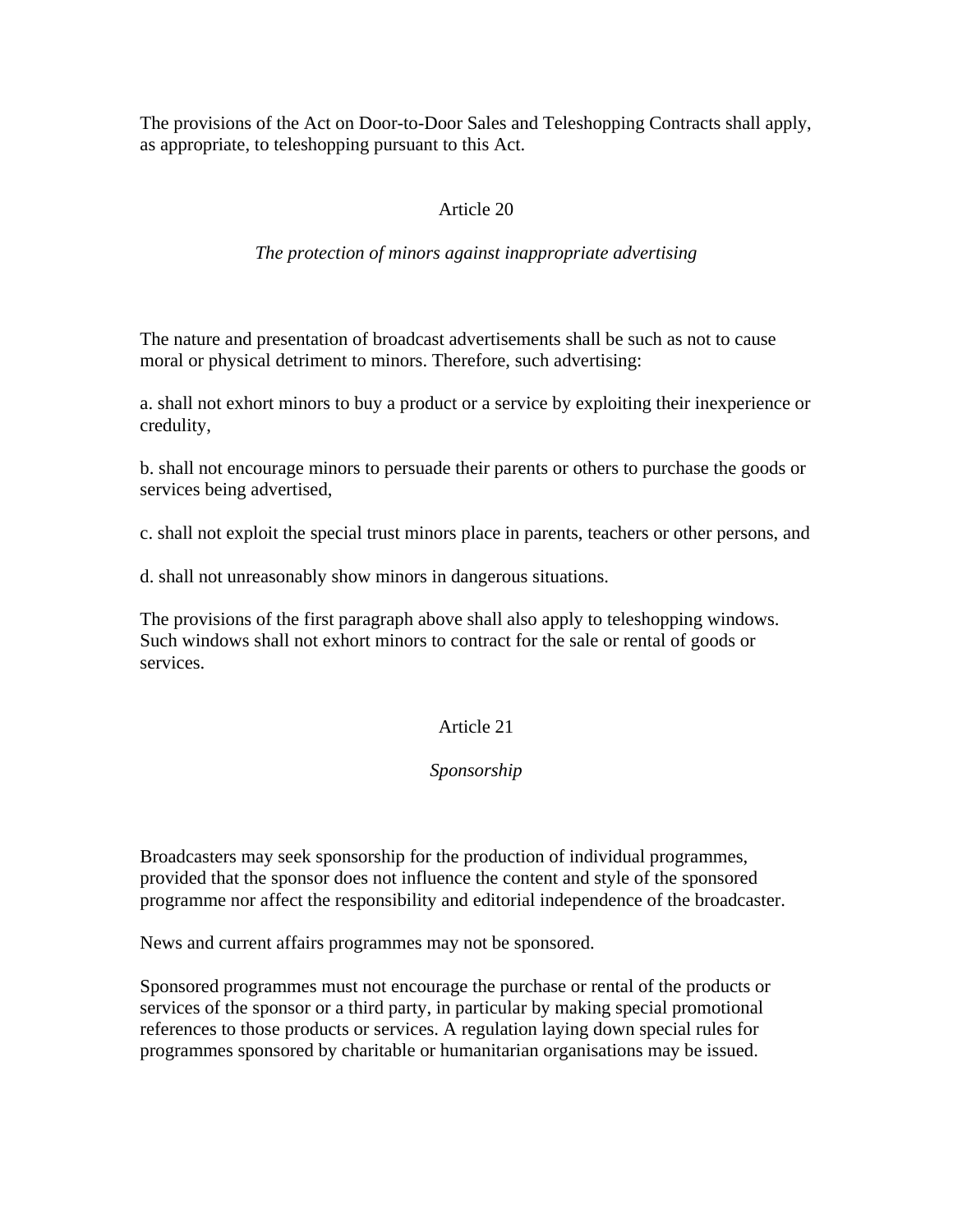Sponsored programmes must be clearly identified as such by an introduction, the name and/or trade mark of the sponsor at the beginning and/or at the end of the programmes.

General programming may not be financed by other parties than the licensee, although this does not apply in the case of individual programmes.

Programmes may not be sponsored by natural or legal persons who manufacture or sell products, or provide services, the advertising of which is prohibited. Nevertheless, manufacturers and suppliers of medicinal products may promote the name or the image of their undertaking by way of sponsorship but may not promote specific medicinal products or medical treatments.

# **CHAPTER VII**

#### **Access to public telecommunications networks**

## Article 22

#### *Access to public telecommunications networks*

Where a broadcaster applies for access to a cable network or other public telecommunications network used for broadcasts, including broadband, the application shall be dealt with in accordance with the Telecommunications Act and the Post and Telecom Administration Act, as appropriate in each case.

Where necessary a regulation may provide for a limitation of the number of channels in the above telecommunications infrastructures that can be allocated to broadcasters owned by the same or related parties.

# **CHAPTER VIII**

#### **Limitations on exclusive broadcasting rights**

Article 23

*Public access to important events*

A regulation may be issued providing that in the case of national or non-national events which are regarded as being of major importance for society the exclusive rights of television broadcasters to broadcast such events may only be exercised in such a way as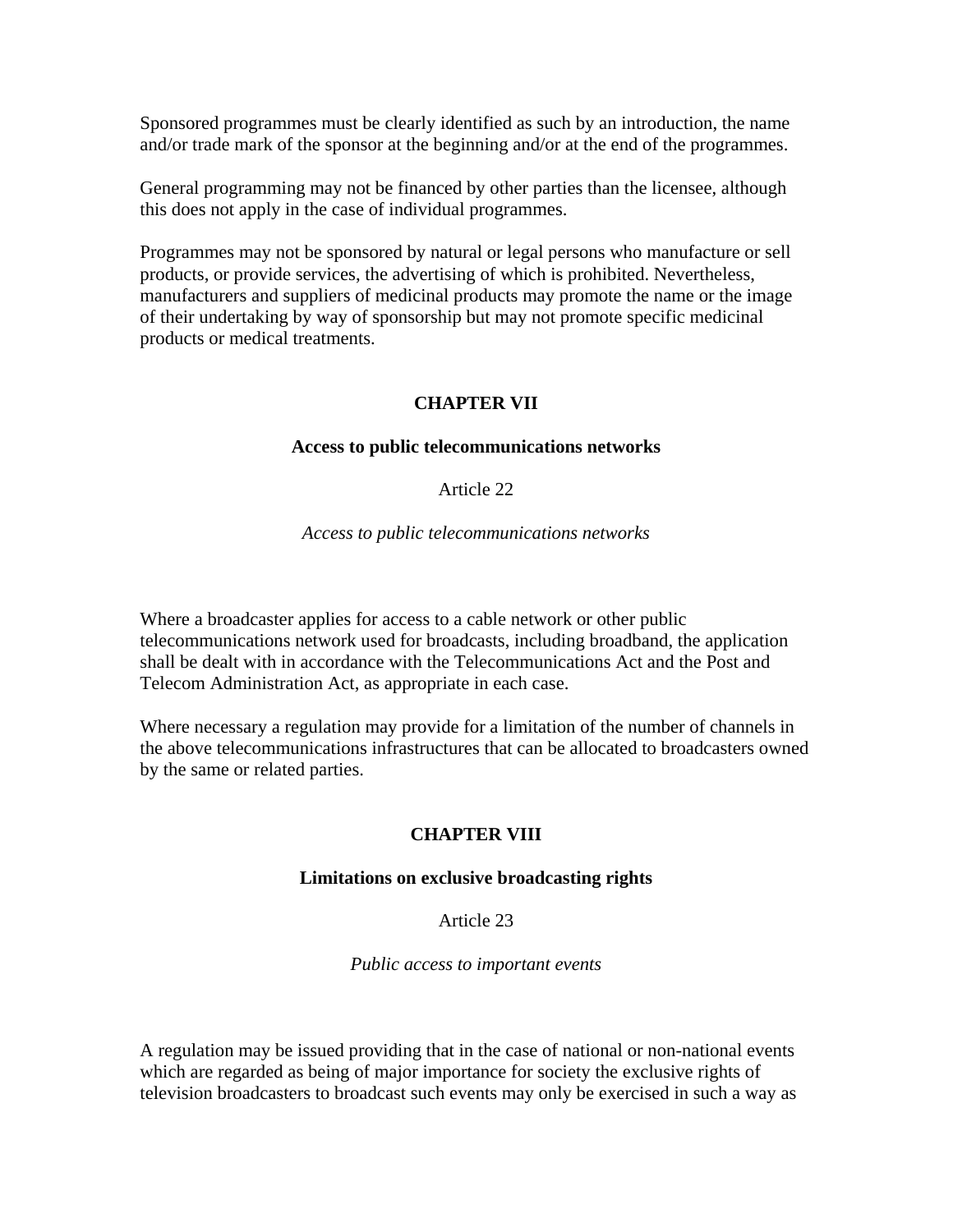to provide the majority of the nation with the possibility of following such events via live coverage or deferred coverage on free television. The regulation shall contain an exhaustive and detailed list of designated events, and this list shall be drawn up in due and effective time. The regulation shall further contain provisions on whether these events should be available via whole or partial live coverage, or where necessary or appropriate for objective reasons in the public interest, whole or partial deferred coverage, as well as on other points considered necessary.

Where a television broadcaster acquires exclusive rights falling under this Article and applicable in Iceland and other EEA States, this shall be communicated forthwith to the Broadcast Licensing Committee which shall supervise the implementation of measures pursuant to this Article.

Where, in order to fulfil the obligation under the first paragraph above, a television broadcaster offers another broadcaster the possibility of transmitting an event, the right to do so shall be ceded at a reasonable price.

In the case of a disagreement between a broadcaster who fulfils the coverage requirement and another broadcaster on the amount to be paid for the broadcasting rights, either party may request the Broadcast Licensing Committee to rule on the amount to be considered a reasonable price. The Committee shall fix the price taking into account normal market prices for such rights in a competitive market.

The ruling of the Broadcast Licensing Committee as regards the price may be appealed to a court of law. However, an appeal to a court does not postpone the implementation of the Committee's ruling, and the right to broadcast the event in question shall be granted to the television broadcaster who fulfils the coverage requirement, provided that a deposit considered adequate by the Broadcast Licensing Committee is lodged to ensure payment of the price fixed.

The exercise by television broadcasters of their exclusive rights to television coverage of important events may be limited in certain ways, as laid down in a regulation, in order to provide other television broadcasters with the possibility of broadcasting brief news reports on such events, subject to certain conditions.

#### Article 24

# *Mutual recognition of the rules of the EEA States*

In the case of events that a State within the European Economic Area has designated as being of major importance for that society, television broadcasters under Icelandic jurisdiction are only free to exercise their exclusive rights to television coverage of those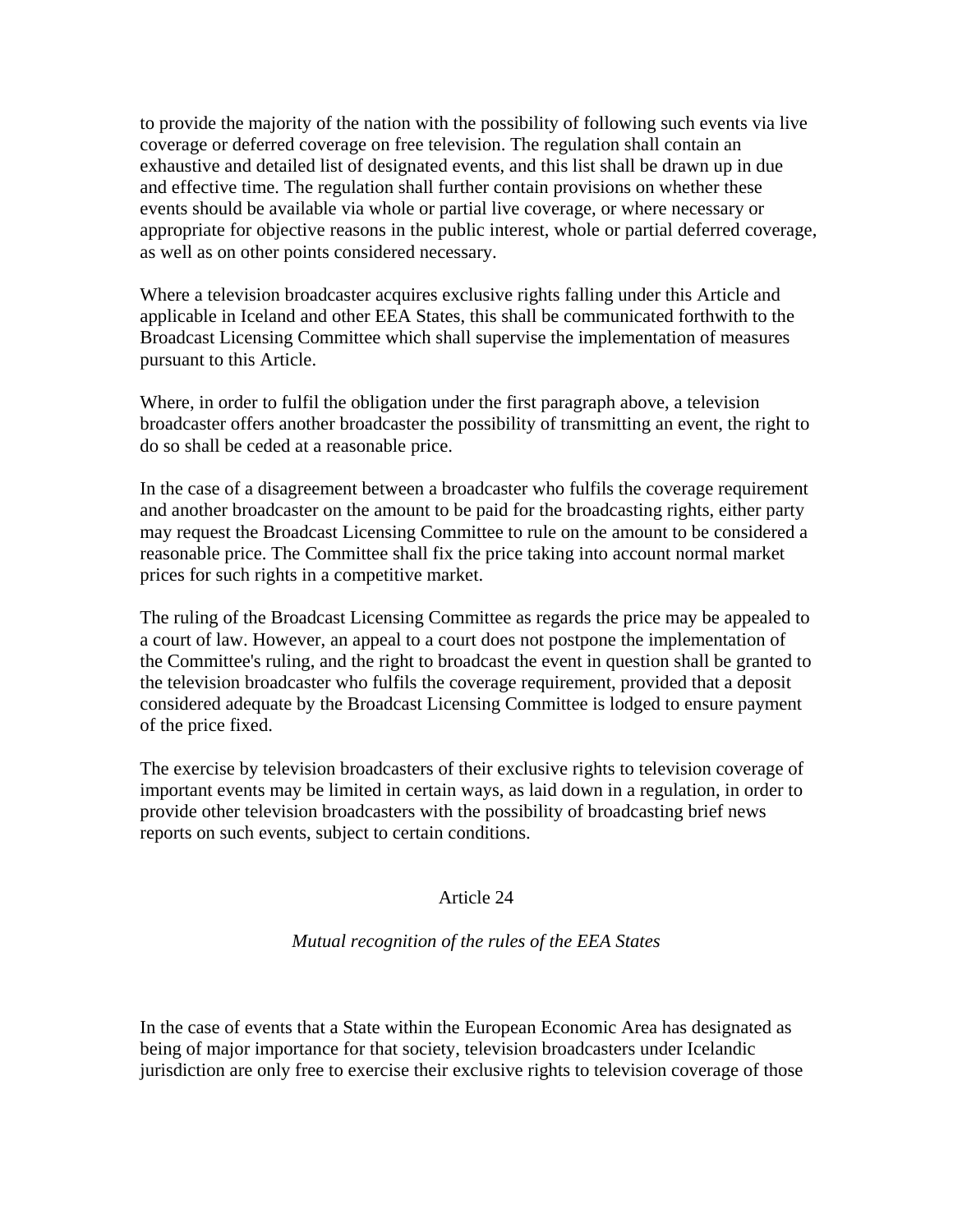events in such a way as to provide the majority of the nation in question with the possibility of following the events on free television.

Exclusive rights shall be exercised in accordance with rules laid down by the State concerned regarding whole or partial coverage of the events, as well as live or deferred transmission of the broadcast.

The Broadcast Licensing Committee shall supervise the implementation of measures pursuant to this Article.

# **CHAPTER IX**

## **Responsibility for broadcast material**

Article 25

*Obligation to preserve original broadcast material*

Any holder of a broadcast license pursuant to this Act shall preserve a recording of all original broadcast material for a period of at least 18 months. However, news reports may be kept in written form. Any person who claims to be the victim of unfair treatment during a broadcast shall be given a copy of the recording of that broadcast. A copy of the broadcast shall be submitted to the Broadcast Licensing Committee if it so requests.

# Article 26

# *Responsibility*

Where broadcasting of programme material contravenes the law the following shall apply in respect of criminal liability and liability for damages:

a. Persons presenting programme material in their own name shall be responsible for that material. This applies both to live broadcasts and broadcasts of recorded material. The provisions of this paragraph shall also apply to broadcast interviews, each participant appearing in his or her own name being responsible for his or her personal contribution.

b. Presenters shall be responsible for any material composed by another person.

c. Advertisers shall be responsible for their own advertisements.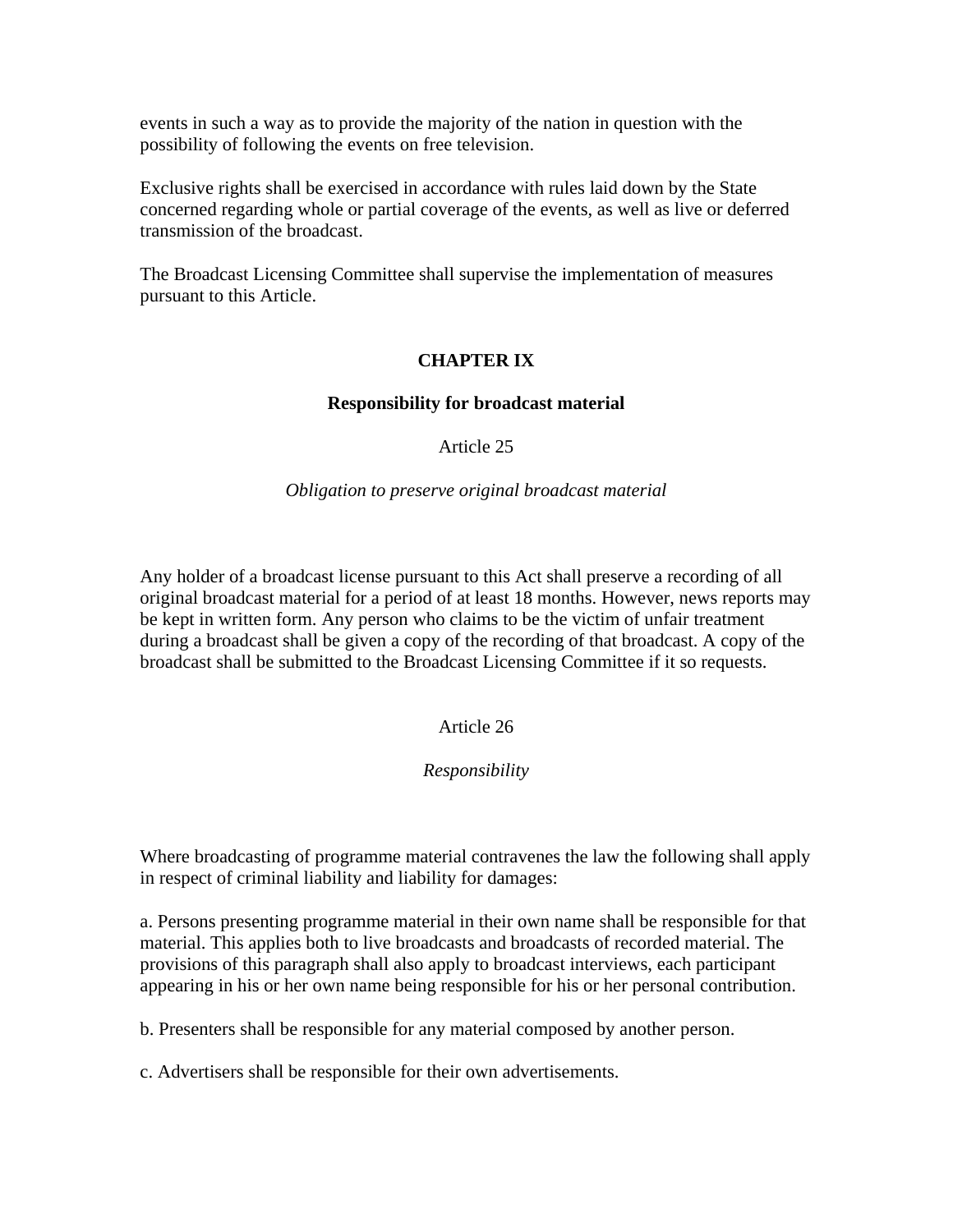d. The broadcaster's Managing Director shall be responsible for all other material.

e. Broadcasters shall be responsible for the payment of fines and damages that their employees incur pursuant to this Article. Fines and damages may be collected from the broadcaster by an order of attachment.

## Article 27

#### *Obligation to provide information, termination of criminal liability etc.*

Where a person considers that his or her rights have been violated in the broadcast of programme material, the broadcaster shall provide the person concerned with adequate information as to the identity of the person responsible for that programme pursuant to Article 26.

The right to initiate legal proceedings in the case of infringements in connection with a broadcast shall be in accordance with general practice. Criminal liability shall cease to apply if, within six months following the broadcast, no civil proceedings have been initiated, no demand for public prosecution has been lodged where appropriate, and no official inquiry has been started based on an infringement which is liable for unconditional public prosecution.

#### **CHAPTER X**

#### **Sanctions**

#### Article 28

#### *Punitive measures*

The following infringements of this Act shall be sanctioned with a fine:

a. Broadcasting without a license granted by the Broadcast Licensing Committee pursuant to Article 6, first paragraph.

b. Failure to provide Icelandic voice-over or subtitles with programmes broadcast in a foreign language pursuant to Article 8, first paragraph.

c. Failure to fulfil obligations relating to public interest pursuant to Article 13.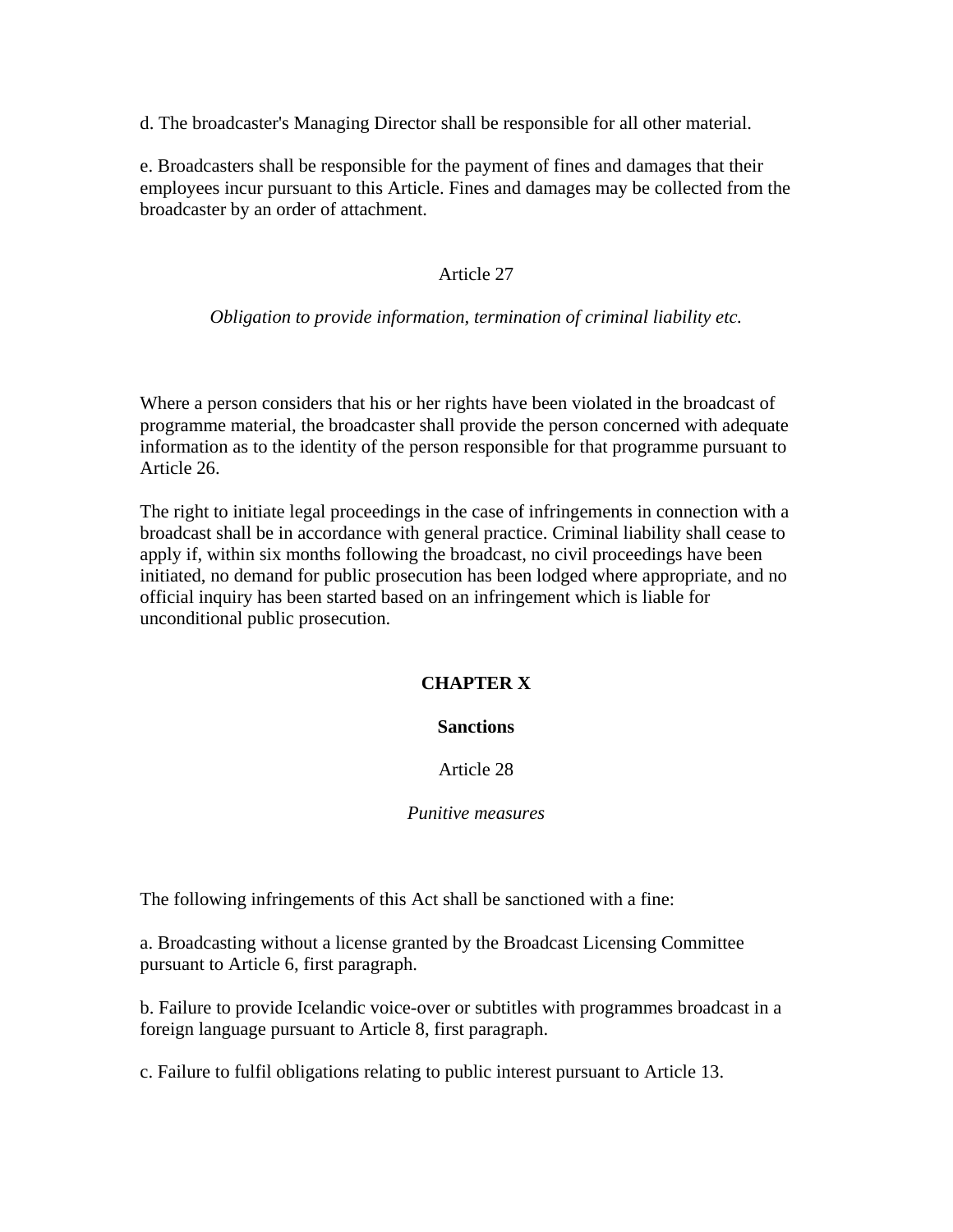d. Transmission of material prohibited pursuant to Article 14, first paragraph, and failure to observe precautionary measures for the protection of minors to be laid down in a regulation pursuant to Article 14, second paragraph.

e. Unauthorised exercise of exclusive rights pursuant to the provisions of a regulation that may be introduced pursuant to Article 23.

f. Unauthorised exercise of exclusive rights pursuant to Article 24.

g. Failure to fulfil the obligation to preserve original broadcast material or to submit a copy of the recording of a broadcast pursuant to Article 25.

h. Failure to fulfil the obligation to provide information pursuant to Article 27, first paragraph.

i. Unauthorised exploitation of programme material pursuant to Article 32.

j. Unauthorised use of decoders pursuant to Article 33.

Grave or repeated infringements pursuant to the previous paragraph may be sanctioned with imprisonment.

# Article 29

# *Confiscation*

Objects and equipment used for infringements of Article 33 shall be confiscated unless the owner is not involved in the infringement. Profits that are the result of an infringement shall be confiscated. Confiscated objects and profits shall remain the property of the Treasury. Those who have suffered loss in connection with the infringement shall be granted priority to the value of confiscated objects or profits where compensation cannot be sought by other means.

Receiving sets may be confiscated if they have been used in connection with the unlawful exploitation of programme material for pecuniary gain pursuant to Article 32.

# Article 30

# *Administrative fines*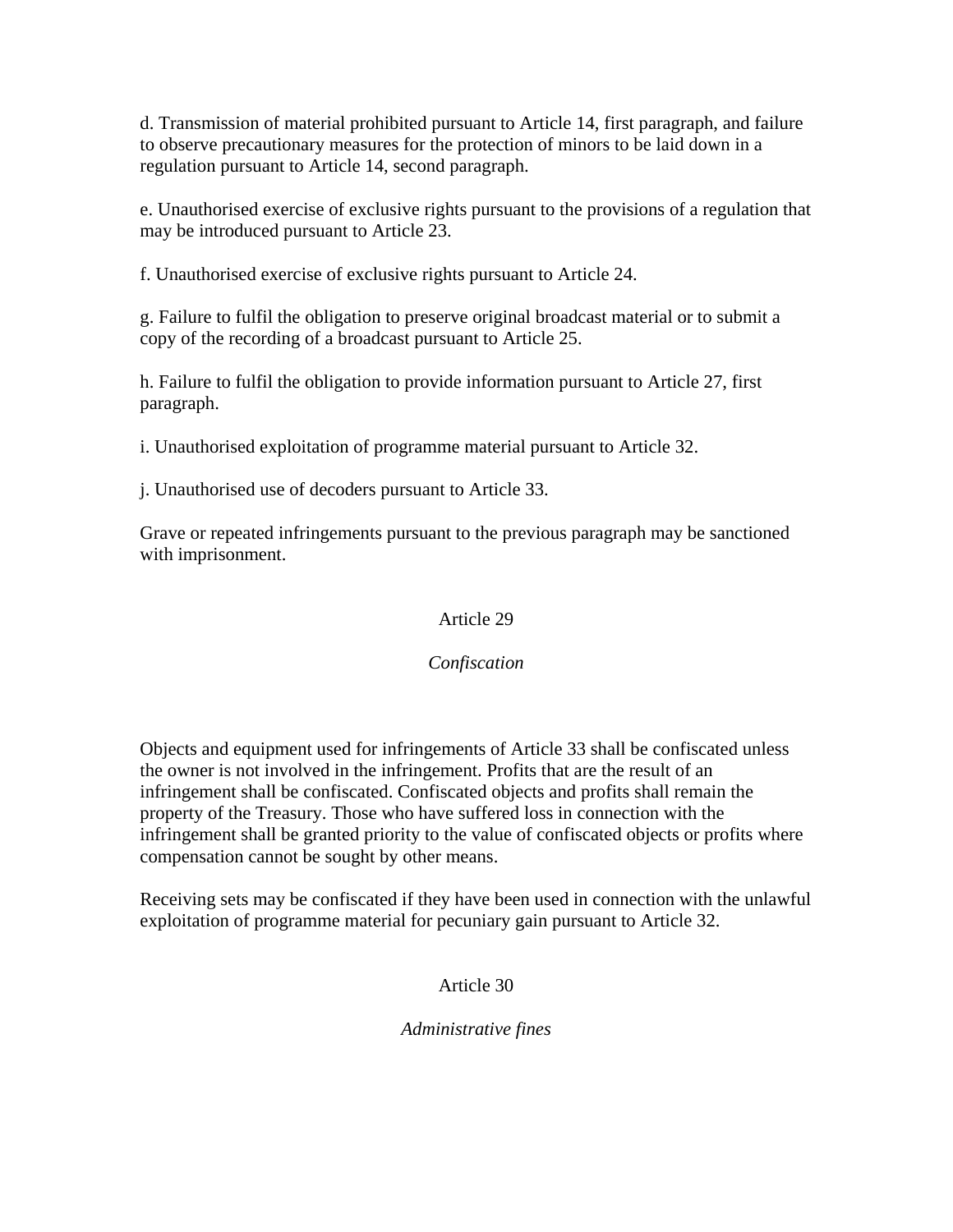Broadcasters who do not follow the instructions contained in Articles 9 and 11 and in Chapter VI on advertising, teleshopping and sponsorship, shall be liable to administrative fines according to a ruling of the Broadcast Licensing Committee. This shall apply except where sanctions are provided for in other legislation.

Rulings regarding administrative fines pursuant to the previous paragraph shall take into account, among other things, any revenues received by the broadcaster as a result of the infringement. The amount of the administrative fine shall be between twice and ten times the revenue generated by an infringement of Chapter VI of this Act.

The Broadcast Licensing Committee's rulings as regards fines are enforceable.

Broadcasters may appeal rulings on fines to a court of law. The time limit for appeal expires three months after the party concerned gained knowledge of the Broadcast Licensing Committee's ruling. An appeal suspends the enforcement.

In the case of an infringement of the provisions of this Article that is not deemed grave or has not been repeated the Broadcast Licensing Committee may decide to issue a warning only.

# Article 31

# *Revocation of broadcast licenses*

The Broadcast Licensing Committee may revoke broadcast licenses in the case of serious and repeated infringements.

# **CHAPTER XI**

# **Miscellaneous provisions**

# Article 32

*Unauthorised exploitation of broadcast programme material*

Users of receiving sets may not exploit broadcast programme material for pecuniary gain, e.g. by recording it, publishing it or by selling access to their receiving sets.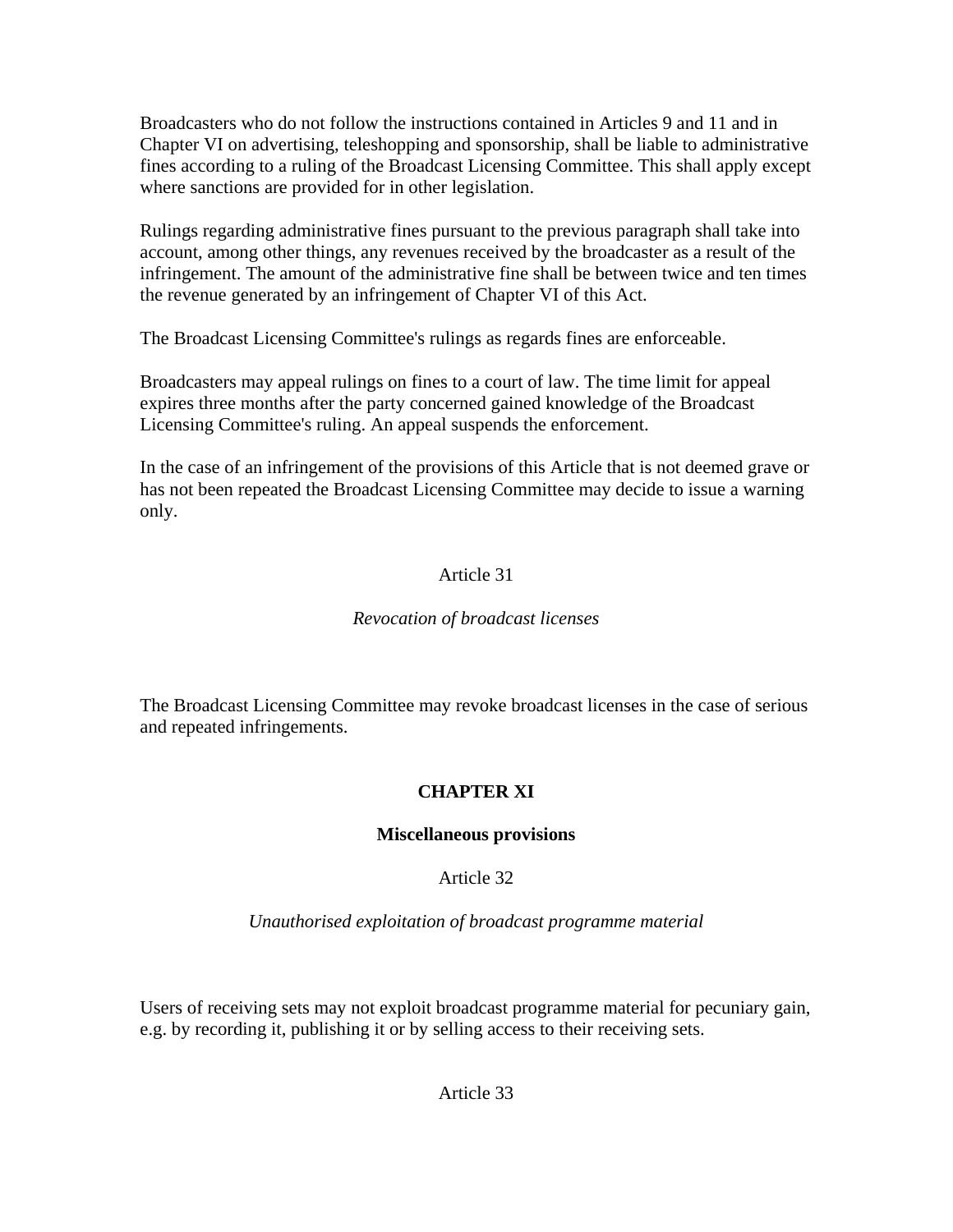#### *Infringements in connection with decoders*

Decoders may not be manufactured, supplied, rented, installed or repaired with the purpose of providing non-subscribers with access to an encoded broadcast.

Decoders may not be used for the reception of an encoded broadcast unless subscription fees are paid.

# Article 34

# *Digital broadcasts*

The Minister of Culture and Education may decide to initiate preparations for digital broadcasting in Iceland.

Broadcasters shall have a right of consultation during the stage of preparation for digital broadcasting.

New broadcast licenses issued pursuant to this Act as well as renewed licenses shall be subject to the condition that a regulation may be issued stipulating the conversion of broadcasting signals into digital signals, provided that such a conversion is decided upon with reasonable notice, taking technical and economic conditions into account. This provision shall also apply to the statutory license of the Icelandic National Broadcasting Service (RÚV).

# Article 35

# *Regulation*

The Minister of Culture and Education shall lay down more detailed provisions for the implementation of this Act as a whole or parts thereof.

# Article 36

*Entry into force.*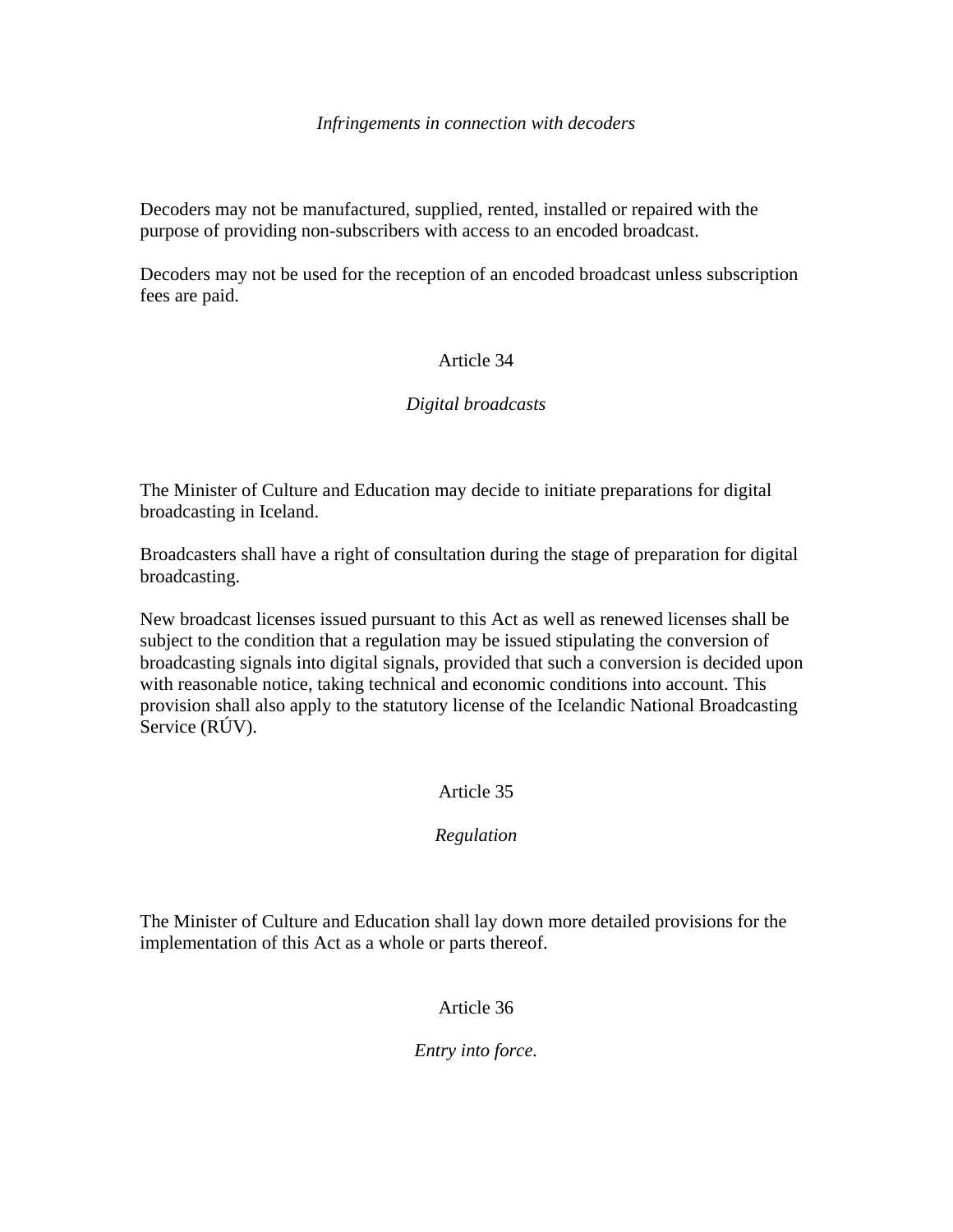This Act shall enter into force immediately. The provisions of the Broadcasting Act No. 68/1985, as amended, shall be repealed, with the exception of the following provisions concerning the Icelandic National Broadcasting Service: Article 2, first paragraph, Chapter III, Chapter IV, Article 31 and Article 32. The latter Act shall be renamed: **National Broadcasting Service Act**. The Act shall be published with the aforementioned amendments and with the new chapter and article numbers.

#### **CHAPTER XII**

#### **Amendments to other Acts**

Article 37

At the time of entry into force of this Act the *Broadcasting Act No. 68/1985, as amended*, is amended as follows:

1. Article 31 is amended as follows:

a. The first paragraph is deleted.

b. In the second paragraph, 'The Post and Telecommunication Administration' is replaced by 'other parties'.

2. Article 32 is amended as follows:

a. In the first sentence, 'The Post and Telecommunication Administration' is replaced by 'telecommunications organisations'.

b. In the third sentence, 'pursuant to Article 3' is replaced by 'pursuant to the provisions of the Broadcasting Act'.

c. In the fifth sentence, 'The Post and Telecommunication Administration' is replaced by 'The Post and Telecom Administration'.

#### **Temporary provisions**

Notwithstanding Article 2, Article 3(6) and Article 6(4)(a), the Ministry for Foreign Affairs may authorise the NATO Defence Force to continue its operation of a broadcasting station pursuant to Act No. 110/1951 and Act No. 106/1954 in compliance with the provisions of Chapters I to IV, as appropriate.